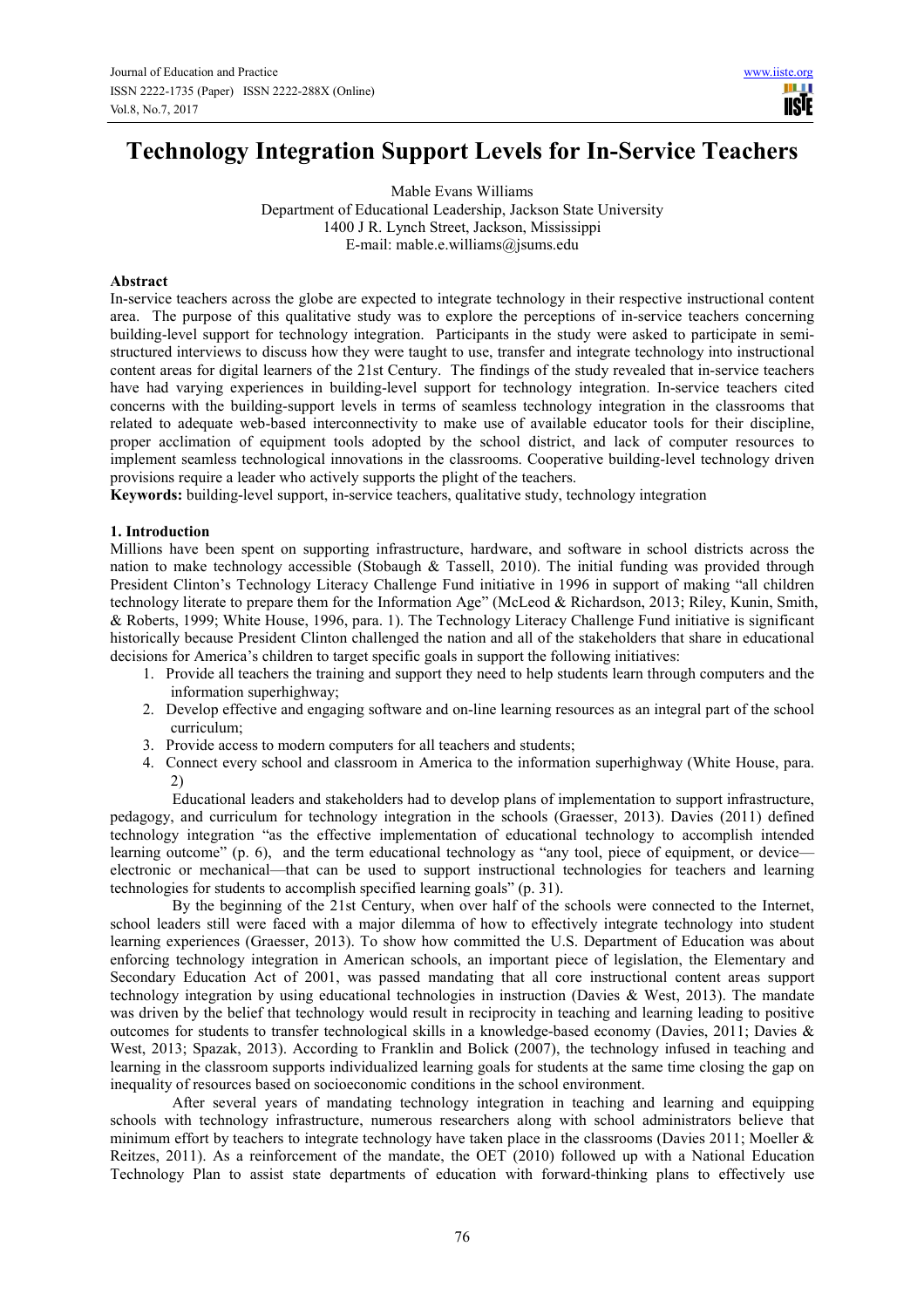technologies in the classroom (Davies & West, 2013).

According to Stobaugh and Tassell (2010), the application of digital technologies is no longer considered optional skills in the workforce. We live in a time where technology is constantly changing, thus, requiring continuous adaptation to new tools. Considering that technology integrated with learning is perceived to be difficult, research indicates that specific uses of technology support the improvement of student outcomes (Moeller & Reitzes, 2011). Barr and Sykora (2015) recently stated that, "Education has not fully leveraged these innovations to advance technology-powered pedagogy, and yet, educators in every country are being called upon to prepare students for a world where they can adapt, contribute and thrive" (p. 4). Some researchers attribute the deficiency of effective technology integration transfer in student learning to teachers simply not integrating technology into content areas, while other researchers believe that teachers struggle with using proficiency with technology (Davies & West, 2013; McLeod & Richardson, 2013; Ramasubbu, 2015). More recent criticisms from a NMC Horizon Report: 2014 Highlight Education Edition stems around the slow and exasperating process for educational vendors to get relevant technology introduced and approved by all of the educational stakeholders 1) State Legislatures 2) Academic Advisors 3) School Board 4) Curriculum Specialists 5) Special Education 6) IT 7) Principals (Ramasubbu, 2015).

## **2. School Level Support for Technology Integration**

According to Webb (2011), technology integration can be impacted by multiple levels of leadership within the school district to include (1) Superintendents (2) Campus Leaders/ Principals, and (3) Technology Leadership. Nonetheless, several researchers have indicated that the building-level principals serve as the leading catalysts to model 21<sup>st</sup> Century pedagogy for teachers to effectively prepare students to meet the demands of a hightechnological global society (Fisher & Waller, 2013; Machado & Chung, 2015; Schwab, 2015; Webb, 2011). Many principals today, however, do not feel they have the proper credentials to serve as the technology integration expert across curricula (Machado & Chung, 2015; Starr, 2009). Previously, the technology integration knowledge level for some principals was limited to communicating competencies and standards to teachers that serve as a footprint for implementation and transfer of knowledge to the students. Principals today, however, are challenged with a host of other administrative roles and responsibilities to support technology integration for 21st Century learning, such as "cyber bullying, evaluating digital instructional materials, providing online courses, communicating via social media, hiring technology-proficient teachers, and providing high-quality technology-related professional development for existing staff" (Fisher & Waller, 2013, p. 11). Taking into account that principals are expected to be the lead facilitators of 21st Century learning and technology integration for teachers and students, research indicated that educational leadership programs and administrator preparation programs alike "do not require any technology leadership components for administrative credentials" (Fisher & Waller, 2013, p. 31).Various research conclusions found greater levels of technology integration achievement for schools that were led by principals who were trained to facilitate technology integration (Machado & Chung, 2015; Webb, 2011). Researchers further noted that the absence of administrator support to cultivate a shared vision of 21st Century skills knowledge-base and technology integration strategies can be the most crucial factor in deciding whether teachers make a commitment to integrating technology (Fisher & Waller, 2013; Kaplan & Steffens, 2010). A study by Kaplan and Steffens (2010) revealed that administrators reported a more optimistic view than teachers regarding the use of technology's impact on student learning. Starr (2009) stated that administrators must create consistent, supported training opportunities for teachers to enhance pedagogical instructional planning to create technology-rich, studentcentered learning environments.

# *2.1 Purpose of the Study*

The purpose of this study was to explore the perceptions of in-service teachers concerning building-level support for technology integration. Although there is a vast amount of literature that focuses on the presence and integration of technology in the classroom, there is a limited amount, if any, research that explores the perceptions of in-service teachers on the topic of the support levels that in-service teachers believe would benefit them in effectively interconnecting instructional content areas with technology integration in the classrooms. No longer can the bridge to connect technology and learning have justifications that yield less than positive outcomes for the students to apply technology tools to effectively engage in learning how to succeed in our global society contributing to solving world issues (OET, 2010). According to Mundy and Kupczynski (2013), "ultimately, the necessary educational cultural shift necessary to appropriately utilize technology in a meaningful manner begins with the teacher as a change agent" (p. 1).

# **3. Research Design and Methodology**

To research the perceptions of in-service teachers concerning building-level support for technology integration, this study used a qualitative research design with a phenomenological approach. The researcher sought to define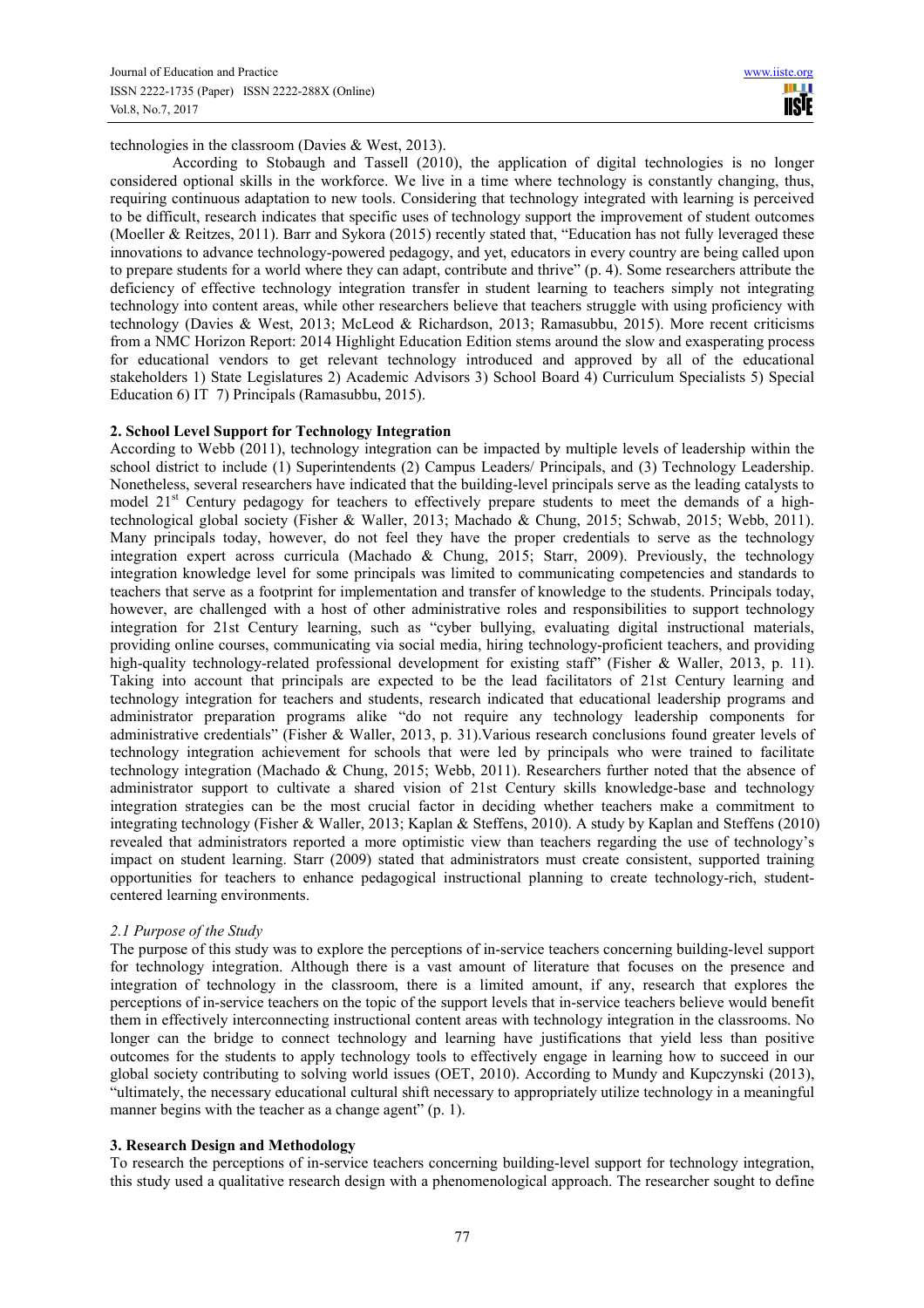a commonality of the experiences with the participants so that a central theme could be discovered. The philosophical aspect of a phenomenology study related to "the study of the lived experiences of persons, the view that these experiences are conscious ones, and the development of descriptions of the essences of these experiences, not explanations or analyses" (Creswell, 2007, p. 58). Specifically, this study took the transcendental phenomenology approach – where the description of the lived experiences was considered the phenomenon and how the recording of the lived experiences are transcribed to life (Creswell, 2013). Data were collected via a demographic survey and semi-structured interviews. The criterion for participation included: teachers who (1) were employed by the selected public school district during the 2015-2016 academic school year, (2) certified to teach K-12, (3) completed a traditional teacher education degree program at an accredited 4 year university/college and (4) completed the Digital Opportunity Trust [DOT] TeachUp! USA Program.

## **4. Summary of the Findings**

Based on the in-service teachers building-level support experiences, the findings revealed perceived strengths, weaknesses, problems, and recommendations for technology integration.

## *4.1 Building-level support*

The experiences of the participants when it comes to Building-level support are different. According to Jean, "The principal assigns Technology Mentors/teachers to help new and veteran teachers adapt to the technology resources utilized by our school. The Technology Mentors are selected based on their ability to effectively demonstrate technology integration into classroom learning." On the other hand, Julie, "The support levels for technology integration at our school consist of Teacher Technology Mentors and external IT Support. The Teacher Technology Mentors consists of volunteer classroom teachers in our building who are experienced in district technology resources and exhibit proficiency in fundamental computer knowledge." It was further mentioned by Margaret, "At our school, we have an IT technician that is full-time at our school. The technician will troubleshoot and demonstrate to the teachers how to resolve simple tasks that interrupt using technology for integration." Francis furthered, "The levels of technology support for our school include a technical support technician, the Principal, and the Superintendent of our school district." Phillis added, "Our school has a help desk technician in our building. We also have the support of our administration and Superintendent to provide education programs to all teachers to help students practice grade-level skills that align with state testing competencies."

#### *4.2 Description*

Leroy said that the support levels for technology integration at our school consist of a Computer Lab Technician that shares Internet research-based educational websites and tools, IT support technicians (not in-house), and Teacher Technology Mentors. Further, Caitlyn stated the following:

The Superintendent for our school district has been the leader for supporting technology integration at our school. One of the first things the Superintendent did upon coming to the School District was to require that all teachers use school email. The Superintendent expects all teachers to use technology to analyze assessments and use the district-adopted software to aid in improving student achievement.

Despite the differences in their opinion as to what Building-level support means, the statement by Zoe Grace summarized the general opinion of the participants, "The first point of contact for technology support in our school is the IT Technical Support technician, Mr. T. is stationed in our building. On the administrative level, the principal is the next level of support for technology integration."

# *4.3 Strengths.*

- The strengths of the Building-level support were also discussed by the participants. According to Caitlyn:
	- Our school definitely does not lack in the area of technology-supported programs or instructional delivery equipment that have been made available from the District. We have access to a SMART Board, Mimio Pad/Software, various education programs (Study Island, Accelerated Reading Program, Accelerated Math, and Compass Learning). It was mentioned by Caitlyn that "The Superintendent advocates that all teachers to use technology to analyze assessments and use the district adopted software to aid in improving student achievement." On the other hand, Julie said, "In most instances, the Teacher Technology Mentors are able to resolve a lot of our technology issues without placing tickets to the Help Desk." Margaret also felt that "The main advantage is having a technical support technician in our building who quickly responds to resolve equipment issues I may encounter in my classroom."

#### Zoe Grace added the following:

In our school, we have an advantage by having an in-house IT Technical Support technician that can quickly respond to any technical issues encountered during classroom instruction. Another advantage in our school is having a principal that explains and expects his teachers to use district-adopted software to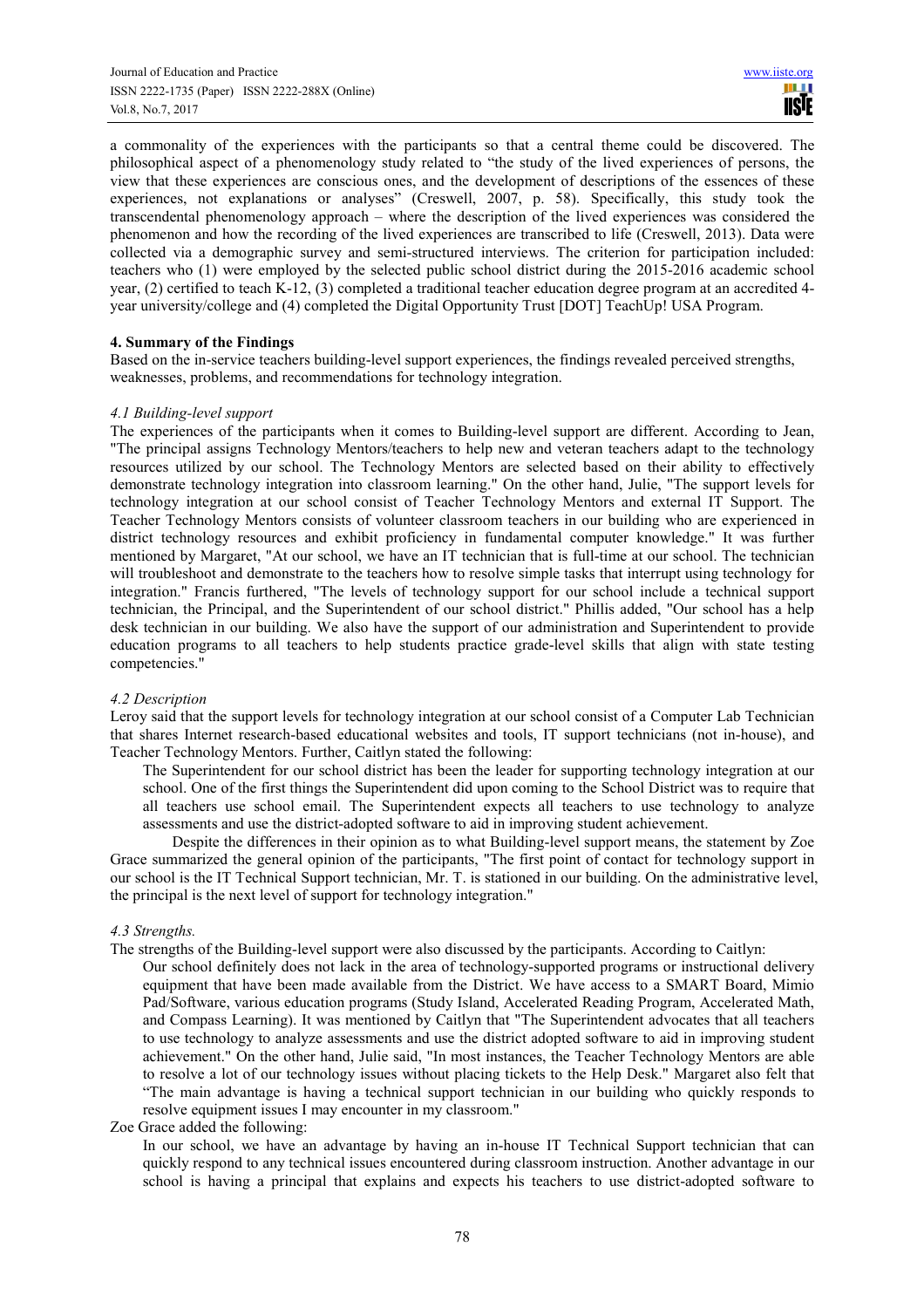communicate student growth levels with different standards. The principal taught us how to use Renaissance Place to generate data reports to evaluate student growth and or deficiencies. Then, he seeks to provide strategies to assist you, the teacher, to aid in deficiencies of student learning. For example, he checks to see if you are using the data to develop lesson plans and differentiate instruction.

#### Francis' comments were as follows:

Our administration encourages and demonstrates teaching strategies for monitoring and improving student achievement using the district adopted educational software programs. Our building-level technical support technician is very helpful in solving technical problems with the computer equipment or Internet connection issues in my classroom. I can email the technician or send a student to get him.

Additionally, Phillis observed, "Our technician responds to computer equipment and Internet problems fast. As for the administration and Superintendent, both encourage teachers to use the state adopted education programs to provide an interactive technology platform for the students to practice skills."

#### *4.4 Weaknesses.*

There are also weaknesses attributed to the Building-level support. According to Leroy:

- One of the main weaknesses would be that we only have a few IT technical support technicians that service several schools. Whenever, the technicians have to perform system updates, it takes them a while to service several schools which leaves individual classroom tickets in the pending service request queue.
- This was likewise observed by Caitlyn who said in the interview:
	- Our building administrator does encourage teachers in the school to use the District adopted software, however; the administrator has difficulty understanding how to use the software effectively adopted by the school district to assist teachers who are either new to the district or veteran teachers. The new teachers and the veteran teachers do not know how to use the remediation tools. All teachers are not using projectors, the Mimio Pads that support the SMART Board, or Clicker technology. Each year the District provides technology resources to support instruction, but the tools are not being used by all teachers at our school. The main weakness is that our administrator does not know how to effectively use the technology resources provided by the district and the teachers are not fully trained to integrate the district tools to support student learning.

According to Julie, "One of the weaknesses concerning the support levels would be if a Teacher Technology Mentor was unable to resolve a technical issue, then a teacher would have to place a ticket with the Help Desk and the wait- time to resolve the issue could take a while." Margaret observed, "I need more training on how to use technology effectively in my classroom." Zoe Grace furthered, "Our classrooms could use updated computers and a set of iPads to support technology integration more effectively." According to Francis, "The weakness for administration would be not checking to see if teachers are having problems using the technologies in the classroom for learning. The technical support technician tries to respond to equipment issues promptly." It turned out that Phillis shared the same opinion when she uttered, "However, I am a hands-on learner and I need repetitive training to keep with technology. For example, I did not understand how to use the technology equipment such as the Mimio pad with the clicker technology."

## *4.5 Problems.*

There are various problems and issues encountered in trying to implement Building-level support.

According to Leroy:

In my classroom, I have five computers that service a classroom size of 20 students to rotate for small group work. If you have a class with more than 20 students, it makes it hard to rotate groups. The district does have enough licenses to service each child for each of the adopted education programs, but there are not enough computers for all students to have equal time with the learning technology.

In addition to the possibility of having limited resources, it is also likely that there would be problems due to geographical reasons.

According to Caitlyn:

The location of my classroom at the school is disconnected from the main school building. Fifth grade students are taught in portable buildings. A common issue that I experience is losing Internet connectivity. Our school does not have an in-house technology technician support who can address the outage quickly. In the meanwhile, a ticket is placed in the Help Desk queue and the ticket may not be addressed for several days. As a teacher who likes to incorporate technology tools into instruction time, this lapse of resolving the Internet connectivity issue is a problem for me and my students. Yes, I can come up with a Plan B, but I want Plan A. I am used to incorporating technology tools in instruction. The technology integration keeps my students engaged in the learning process.

Julie mentioned that:

The main problems that I have encountered with support-levels for effective technology integration would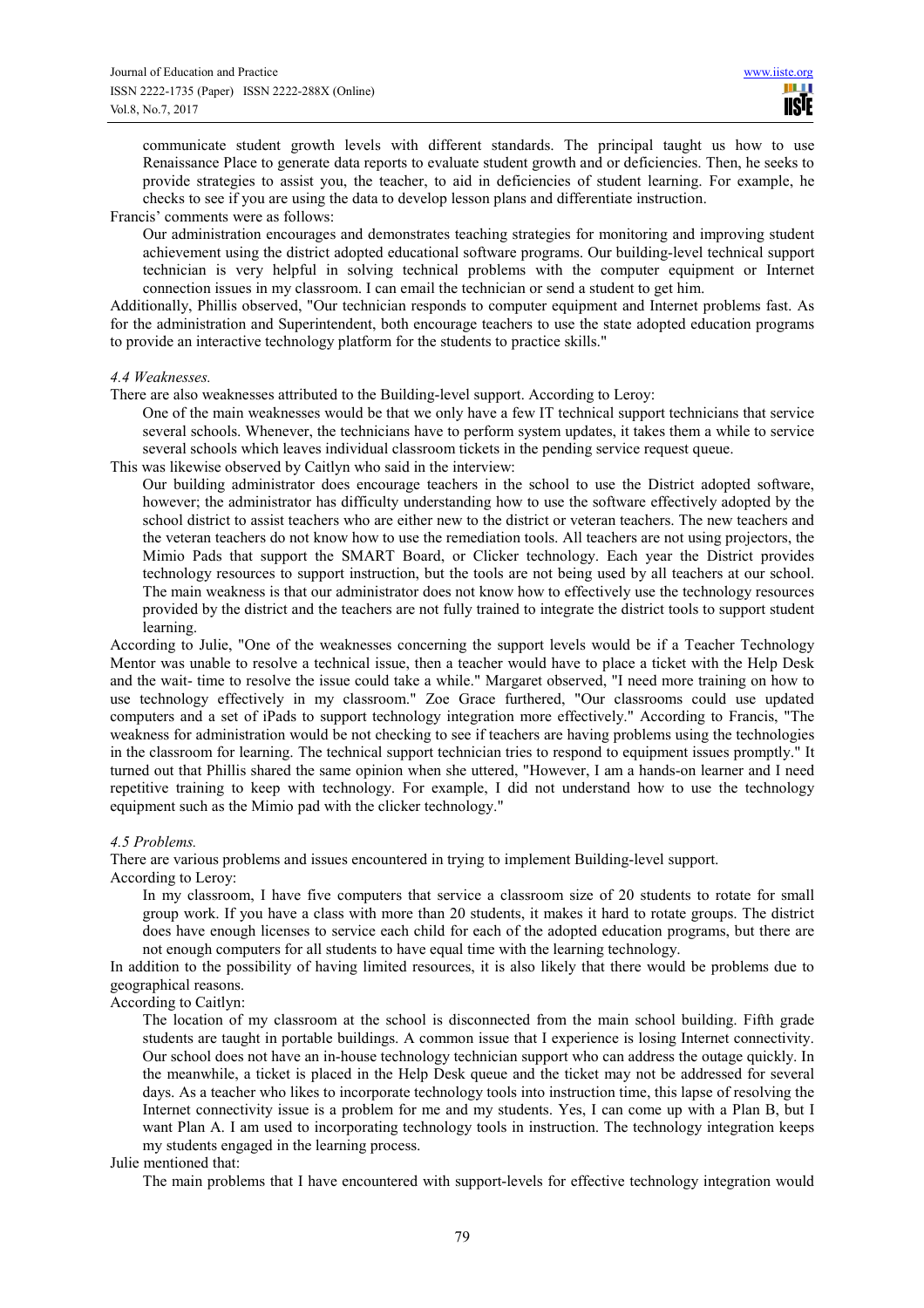be the wait –time for the Help Desk to address my technical issue and the restrictions that our IT Team places on teachers' Internet access. For example, there are certain sites, tools, or downloads that teachers are not able to download because the network prompts for a password that is not shared with teachers. The IT technician would have to respond to a teacher's network request by physically coming to the classroom to enter the password.

According to Zoe Grace:

This is not necessarily a problem with support; however, the District determines which educational programs with game integration our students will use for a calendar year. For example, one year the District used Education City and HeadSprout and the next year, one of the programs changed from Education City to Study Island. I had gotten used to using Education City to integrate technology in the classroom.

The view that there are problems that have to be solved is shared by Francis who said, "A hidden problem with administrative support is failure to notice that not all teachers are using the district supplied technology equipment and software to enhance student learning experiences." In addition, Phillis said, "I do not necessarily have problems that relate to support levels, but I would like more hands-on technology training."

## *4.6 Recommendations.*

Just like in any other program or project, it is important to always focus on the recommendations so that the changes are focused on and not just the current issues being encountered. According to Caitlyn:

I would recommend new and veteran teachers should be provided with adequate training on how to use the district adopted learning/remediation programs to positively impact student learning. The norm should not be to just expect teachers to know how to use the programs because the programs are available to use. Instead, the administrator should schedule training and ask the teachers what type of assistance is needed to better integrate the tools into instruction.

Likewise, Julie mentioned, "I would recommend providing all teachers with the Network password so that we can accommodate students at a faster pace." It was furthered by Margaret, "I would recommend providing handon training sessions for teachers to effectively learn how to use technology to support student learning in the classroom." Meanwhile, Zoe Grace mentioned, "Multiple training opportunities need to occur for teachers to be effective with using technology equipment, applications, and or programs." The following statement was added by Francis:

I would like to receive professional development to learn new technology tools and teaching strategies for Art and Music. I believe that in order to make the best use of technology equipment and to be able to stay current with technology that is discipline specific requires repetitive instances of training for teachers. I am a hands-on learner and I need more practice to learn how to use technology tools. The Mimio pad in my classroom goes unused because I was only trained on the technology in one setting.

Phillis also stated, "I would recommend more training on using technology programs and equipment that is in the classroom." The recommendations suggested by the participants must be utilized in order to create a better Building-level support for the teachers.

# **5. Conclusion**

The findings of the study revealed that in-service teachers have had varying experiences in building-level support for technology integration. In-service teachers cited concerns with the building-support levels in terms of seamless technology integration in the classrooms that related to adequate web-based interconnectivity to make use of available educator tools for their discipline, proper acclimation of equipment tools adopted by the school district, and lack of computer resources to implement seamless technological innovations in the classrooms. Research has shown that integration of technology does not happen over a short period of time. In-service teachers need to have the opportunity to model the technology, monitor student progress in behavior, motivation, and assessment which can take can take a number of years to see the technology effects on learning (Moeller & Reitzes, 2011). All in-service teachers, regardless of teaching discipline, should have a collaborative, systematic building-level support system to maintain the constant transfer of technology integration into student learning and application. Based on the results of this study, the following are the recommendations for future reference:

- 1. The perceptions of the students' technology integration experiences in the classroom may be taken into account for future research.
- 2. Future research may include an interstate study wherein the experiences and perceptions of building-level support for in-service teachers from one state are analyzed comparatively with the experiences of in-service teachers in another state.

#### **References**

Barr, D., & Sykora, C. (2015). Learning, teaching and leading: A comparative look at the ISTE standards for teachers and UNESCO ICT competency framework for teachers. ISTE White Paper. Retrieved from